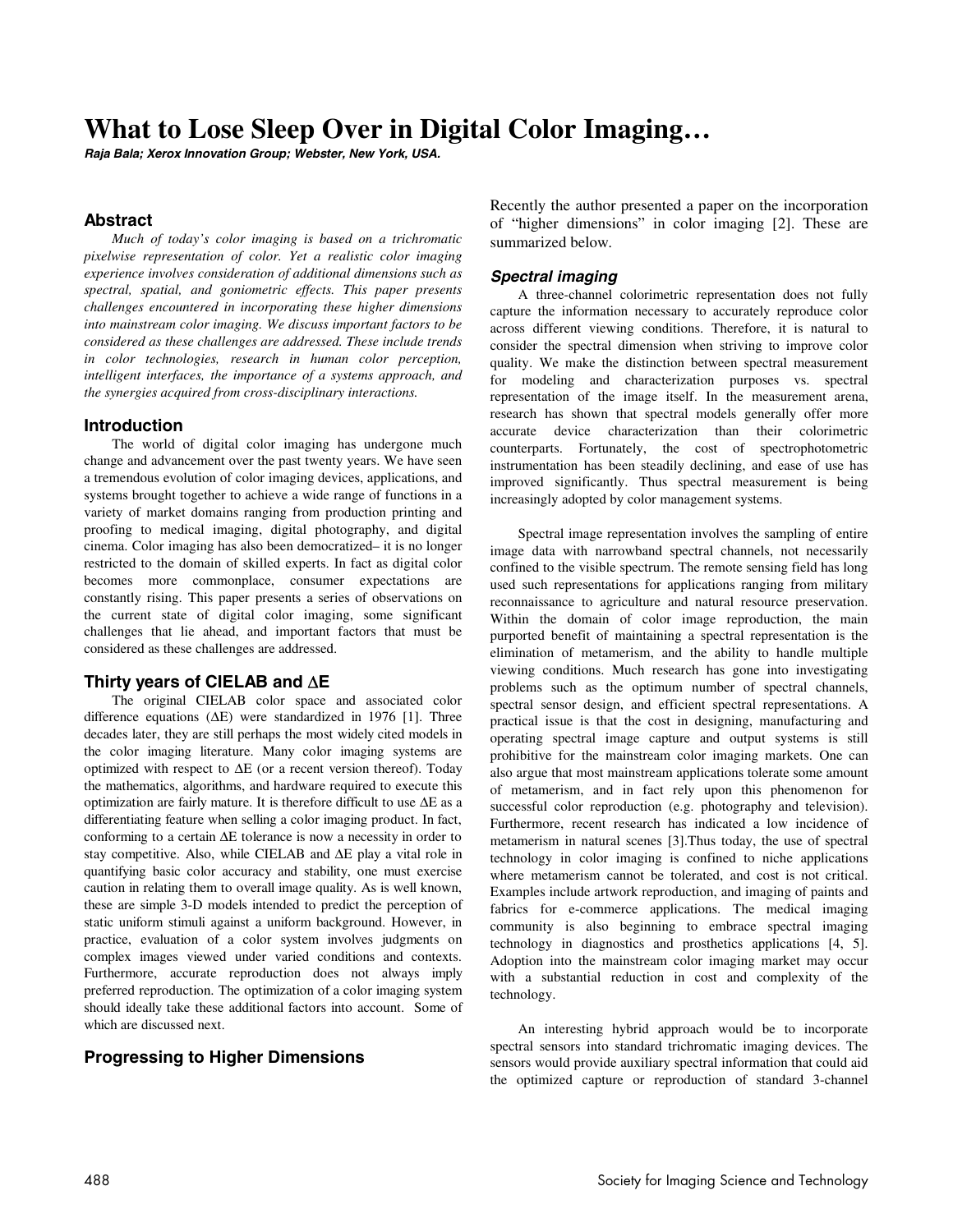imagery. An example could be the use of a sensor in a digital camera to estimate the spectrum of the illuminant.

## **Spatial context in color imaging**

It has long been known that human color perception is strongly affected by the spatial characteristics of the stimulus [6]. Most of today's color management systems essentially ignore such spatial effects. Recently we have developed a framework to incorporate local spatial surround in color management transforms such as gamut-mapping. The algorithms are described in detail in Ref [7, 8] and summarized in Ref [2]. These and similar techniques proposed by other researchers [9, 10] demonstrate that the incorporation of spatial context in color imaging can offer significant gain in image quality. Interestingly, this benefit is often achieved at the expense of pixel-wise ∆E accuracy – thus reiterating the fact that color perception goes beyond simple colorimetric matching at each pixel.

Another compelling example of the importance of the spatial dimension is high-dynamic-range (HDR) image compression. While significant advances have been made in the capture and synthetic generation of HDR images, the dynamic range capabilities on the output side have not quite caught up. This calls for dynamic range compression from the original scene to output device, the latter ranging from desktop displays to digital cinema projectors. Much research has gone into HDR compression, producing a suite of algorithms from pixel-wise tone mapping operators to spatial functions that take into account the preservation of image contrast [11]. As with the gamut-mapping case, there is overwhelming evidence to indicate that spatially adaptive HDR algorithms outperform their pixel-wise counterparts [12].

Other examples that incorporate the spatial dimension into color processing can be found in digital photography [13, 14] and color printing [15]. The main challenge in introducing spatial aspects into color management is an architectural one. Many of today's color management systems are based on the International Color Consortium (ICC) standard, and thus designed for pixelwise processing. Redesigning these systems to handle spatial context can be non-trivial, but must be undertaken in order to progress to the next level of color quality.

Finally there are applications outside the realm of image reproduction that also benefit from a synergistic interaction of spatial and color dimensions. One such example is content-based image search and retrieval. It has been recognized that search techniques based purely on color histograms have limited success, unless they are combined with knowledge of spatial relationships between objects and image regions. The observation also holds for the general area of image understanding.

#### **Goniometric considerations**

Goniometric or angular effects can play an important role in color perception. For example, color appearance studies have shown that at non-specular viewing angles, the perceived chroma of a color stimulus increases with its gloss [16]. For many years, the computer graphics community has developed and used gloss models in rendering synthetic images. However, within the color management community, the goniometric dimension has been largely ignored until very recently.

In the past two years, several researchers [17, 18] have investigated the incorporation of gloss effects into softproofing an important problem in the production color market. These methods compute a diffuse image component via standard color softproofing transforms, and a specular image component via a known gloss model. These components are then combined to provide a gonio-chromatic image using a real-time rendering program. The result is that the user can move the softproof around in 3D, and get a realistic perception of gloss on the virtual prints. This research marks an important cornerstone in digital proofing, and is expected to encourage more widespread acceptance of the softproof as a surrogate for the hardcopy. Other researchers have studied the incorporation of gloss models in realistic color rendering of 3-D objects [19].

The incorporation of goniometry in color management is an important step towards offering a realistic imaging experience to the user. One challenge is that spectro-goniometric instrumentation is expensive and cumbersome to operate. Another hurdle is the lack of familiarity of goniometric concepts within the color management community. This can be addressed by tapping into the computer graphics community as an excellent resource of knowledge and computational tools in this field. On the other hand, an enabling factor is the tremendous advancement in graphics hardware spurred by gaming applications.

#### **Device Technologies – Noteworthy Trends**

The last decade has experienced an explosive increase in the number and variety of color scanners, cameras, displays, printers, and other imaging devices. The following observations may be useful to keep in mind as we think about future directions in color imaging.

1) There is a growing appetite for combining multiple functions onto one physical device. Multifunction printers can now also copy, scan, and fax documents. Digital still cameras often offer some video capture capability, and vice versa. Many digital cameras also offer easy connectivity to printers to enable photofinishing. And there is the popular phone-camera that adds digital photography to the growing array of functions found on a mobile phone. This "Swiss-army-knife" approach to color imaging brings about challenges in user interface design, form factor, and resource management. However, it also connects devices in novel ways and creates workflows never before conceived.

2) In certain realms, we see an increasing chasm between the professional and consumer markets. In digital photography, for example, professional SLR cameras are on the rise, with steep demands on quality, noise containment, and functionality that enables creative capture. Simultaneously, at the consumer end, there is a surge in phone camera technology. The key requirements here are low power consumption, compactness, and ease-of-use [14]. A similar observation can be made for displays. At the high end, new technologies are emerging with increased color gamut, dynamic range, sharpness, and resolution. At the same time, there is a growing market for inexpensive displays on mobile devices, the important considerations being cost, compactness, power consumption, and accounting for diverse surround conditions [20].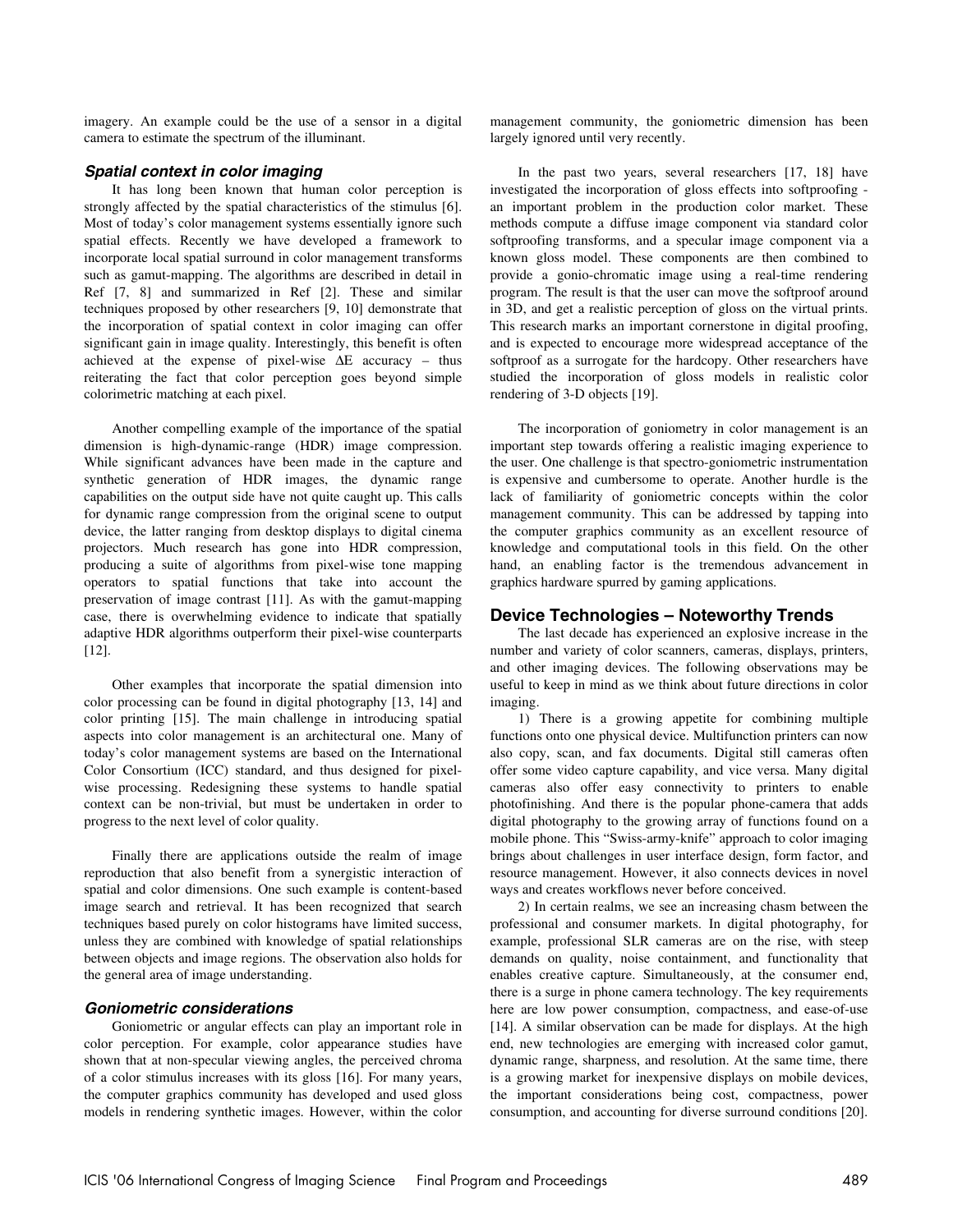In both cases the intermediate "middle class" of technologies seems to have reached a plateau, possibly suggesting a bimodal profile in color imaging research.

3) The ever-advancing field of semiconductor technology, and its logical progression to nanotechnology, allows extremely powerful imaging capabilities to be placed into very compact devices. At the same time major strides have been made in networking infrastructure. Together these two trends suggest a shift from a device-oriented (or centralized) paradigm to a network-oriented (or distributed) model. In the latter scenario, the desired color imaging function is not executed at a single specific device, but rather via a networked service that invokes the appropriate imaging resources. The latter would include the appropriate combination of devices, algorithms, hardware required to accomplish the requested function. Today's online photofinishing services exemplify the onset of such a model. This paradigm shift changes can have profound implications on color imaging architectures, as it changes the way in which color imaging functions are delegated among devices, clients, and servers. One might coin the term "ubiquitous color imaging" as a logical extension of this model.<sup>\*</sup>

# **Human Visual System Considerations**

An overriding factor in the design and optimization of color imaging systems is human color perception - the ultimate yardstick by which color is judged. In recent years, much effort has been expended into deriving models for predicting color appearance and color difference. Until very recently, these models were applicable primarily for uniform stimuli, and underwent a long series of incremental refinements, each version attempting an improved fit to empirical data than its predecessors. The color perception community has since prudently opted to put to rest the empirical tweaks, and turn to more fundamental studies of color vision and appearance. Latest research efforts include the development of a color appearance model for complex images [21], and studies on the effect of spatial noise [22], sharpness [23], size and viewing distance [24] on perception of color images. These efforts signify an important step in evolving beyond classic colorimetry, towards more robust models that embrace the higher dimensions of color imaging. This advancement is also timely, as many of the newer imaging applications involve capture and reproduction of images under very diverse viewing conditions. These will surely pose unique challenges to appearance modeling.

# **Tenets for Success**

*Intelligent automation*: When designing color imaging systems, it is important to frequently remind ourselves of the end user's skill level and expectations. In many applications, ease-ofuse, rather than color quality, is the differentiating factor. At the consumer end, users seek simplicity rather than complexity; calling for a significant amount of automation of color imaging functions "under the hood". The sRGB model was intended to fall in this category. The more advanced "pro-sumer" may desire a hybrid approach where certain mundane tasks are automated, while functions involving creativity and human judgment are executed via a manual interface. The recent Windows Vista color management system offered by Microsoft and Canon purports to offer a range of interfaces in this intermediate space. Finally, professional users want complete control of the imaging operations. Adobe Photoshop is a good example of an application in this class. The balance between automatic and manual interaction must be carefully chosen to suit the intuition and expertise of the user. These issues will become even more challenging as color imaging systems encompass higher dimensions and take on diverse form factors.

*System interactions*: There is a common tendency to design and optimize a given color imaging element in isolation of other elements in the system. Such a mindset may have been acceptable in traditional closed systems, but can lead to sub-optimal performance in today's open systems. Ref. [25] presents a series of case studies of desirable system interactions that can be harnessed, and undesirable interactions that can be avoided with a holistic approach. Also the term "system" is a relative concept; i.e. what one considers a system might only be a single element in another larger system. Thought should be given to the contexts within which a given element could be used. This is especially true with the multifunction and distributed imaging models discussed above, as these greatly expand the ways in which users can connect different elements to accomplish their tasks.

*Synergies across disciplines*: Many color imaging problems can be solved more effectively by cooperation among the various communities that constitute this diverse discipline. An example given earlier was the collaboration between the computer graphics and color management communities towards incorporating goniometry into color imaging. In the medical imaging arena, it is gratifying to see cooperation between medical specialists (e.g. radiologists, doctors) and spectral imaging researchers. The area of image search and retrieval tends to suffer from a dearth of proper color science and device calibration methodology, and could benefit from participation by color management experts. Ref [25] provides several examples where image processing specialists and color scientists could collaborate to co-optimize the color and spatial dimensions. The video community and color scientists stand to gain from jointly exploring the temporal dimension of color imaging. In general, the higher dimensions discussed earlier should be treated jointly where possible, rather than in isolation. Finally, one could stand to see more collaboration between the art and the science of color imaging. What could scientists learn from artists, who have a remarkable ability to create realistic color images from a small number of paints and dyes that are quite different from CMYK colorants?

# **Conclusions**

This paper reviews some of the major technological efforts in color imaging today, some of the significant challenges that lie ahead, and considerations to keep in mind as these challenges are tackled. As a parting note, we remark that most technologies undergo a "hype cycle" as they progress from initial concept to end product [26]. The hype cycle is shown in Fig. 1, and the various phases are explained below.

 $\overline{a}$ 

<sup>\*</sup> This is the topic of a keynote presentation at ICIS 2006.